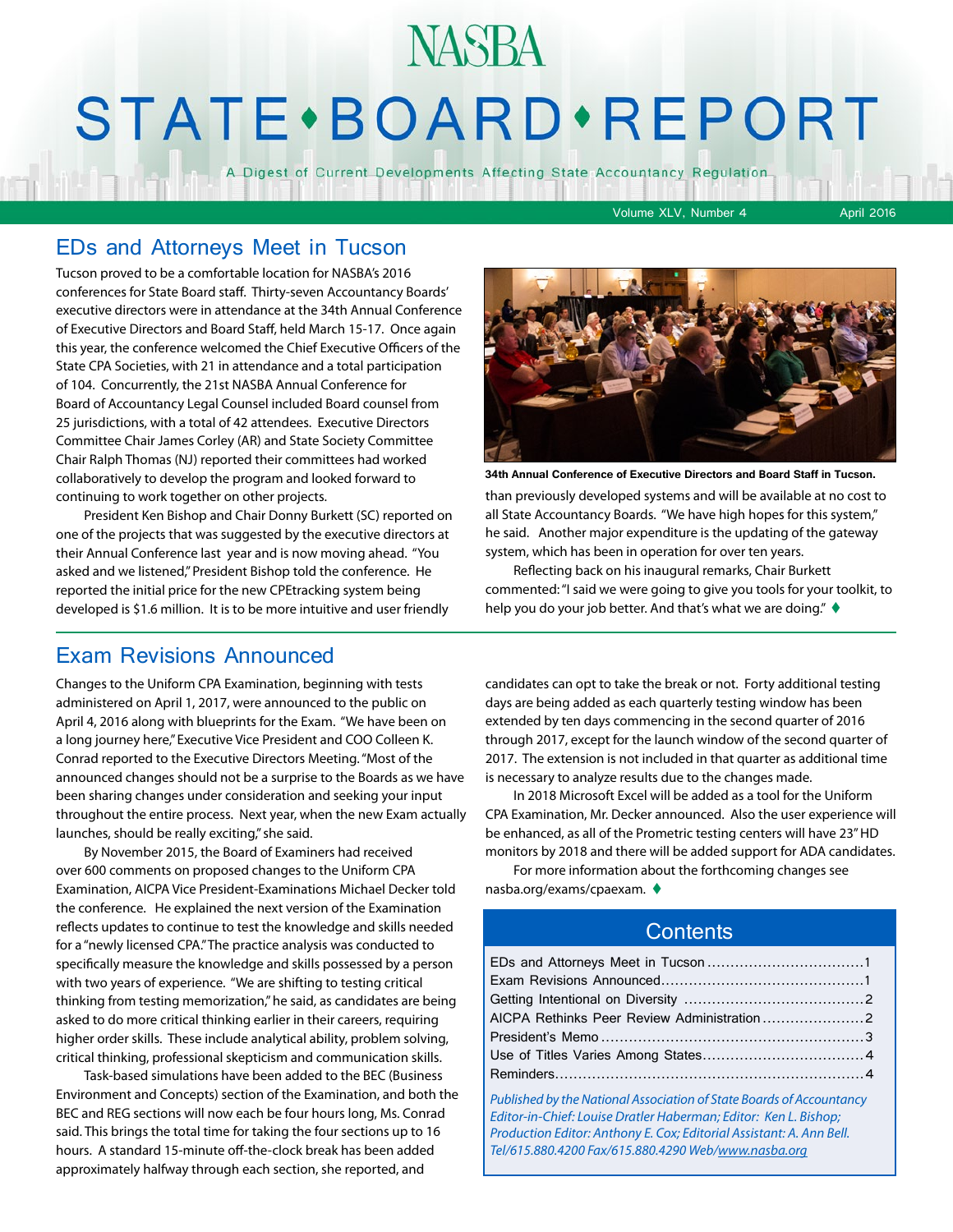#### <span id="page-1-0"></span>Getting Intentional on Diversity

NASBA's strategic plan now includes promoting the CPA license to ensure an adequate supply of CPAs and promoting diversity and inclusion, NASBA Chief Relationship Officer Alfonzo Alexander pointed out to the Executive Directors Conference. He reported the theme of NASBA's Diversity Committee is: "It is time to be intentional." NASBA wants to impact diversity on the front end of the professional pipeline by getting candidates eager to become part of the process, as well as farther down the pipeline when appointments are made to State Boards and the NASBA Board of Directors. Mr. Alexander reported on how the committee is working with other organizations to support their various diversity efforts, as well as using statistics gathered by NASBA to document information about candidates making it into the pipeline.

With the assistance of NASBA Director of Continuous Improvement and Analytics James Suh, a meeting was held with North Carolina State Board of CPA Examiners Executive Director Robert N. Brooks; NASBA Past Chair Walter Davenport; Shawana Karkouki of the North Carolina Association of CPAs; Kevin James of North Carolina Agricultural and Technical State University; Norma Montague of Wake Forest; Eddie Sams of DHG (Dixon Hughes Goodman, LLP); Jack Cathey of University of North Carolina-Charlotte via phone; and Messrs. Alexander and Suh. Pointing out that North Carolina has the highest number of historically black colleges and universities (HBCU) in the nation, Mr. Suh challenged the North Carolina meeting participants to consider how they could get more of these schools to participate in the North Carolina Board's CPA Examination scholarship program.

Looking at one of the top CPA-producing HBCU school's candidates' performance in 2011-2015, of the 129 accounting majors, only 29 took the Uniform CPA Examination and of those only 8 passed all parts of the Examination. Analyzing the data collected by NASBA 2011-2015, Mr. Suh reported 32.1 percent of the African-American candidates made only one attempt to pass the Uniform CPA Examination, while just 12.1 percent of the Caucasians made only a single try. He said lack of resources, guidance and review course providers could all be contributing factors and he invited discussion.



**Alfonzo Alexander describes diversity and inclusion efforts underway.**

NASBA's statistics also show that 58.3 percent of African – American CPA candidates take the Uniform CPA Examination after their 30th birthday, as compared to 35.5 percent of the total population (including African-American candidates) who take it that late in their careers, Mr. Alexander pointed out.

Mr. Brooks reported to the Executive Directors Conference that he thought that the diversity meeting held in his state with NASBA staff should be packaged and taken to every state, because he and the others in attendance had learned so much about the problems in their state and others. Executive directors from Florida, Kentucky, Ohio and Texas told the Executive Directors Conference about the programs that their Boards had instituted to assist minority students. These include scholarships for minority students for their fifth year of study, accounting career awareness programs and materials to enhance high school accounting courses.

Mr. Alexander said NASBA is undertaking analysis of data to find out why so few African-American students are becoming CPAs and where they are dropping out of the process.

The National Commission on Diversity and Inclusion, sponsored by the AICPA, has many programs in operation, Boyd E. Search, chief executive officer of the Georgia Society of CPAs, reported. These include: webinars on unconscious bias; an e-newsletter *Inclusion Solutions* which currently has over 25,000 subscribers; and working with HBCU.  $\blacklozenge$ 

#### AICPA Rethinks Peer Review Administration

The State Boards' executive directors were surprised to hear the AICPA is considering reducing the number of its peer review administering entities (AE) from 41 to 8-10 within the next few years. Stephanie Peters, chief executive officer of the Virginia Society of CPAs, told the March conference that the AICPA had a dozen state CPA societies work on developing a proposal on



**Stephanie Peters Todd Shapiro**

the evolution of peer review administration, which had been sent to state CPA societies for their input. "We believe there will still be a role for state societies recruiting volunteers to be engaged with the State Boards on how it [the peer review process] is working for them," Ms. Peters said. The goal is to more effectively administer the process, she explained: "The administering entities now have 41 different ways of working."

Among the criteria for remaining an administering entity is performing at least 1,000 reviews per year, Todd Shapiro, Peer Review Board Chair and Chief Executive Officer of the Illinois CPA Society



added. This raised questions from the State Board Executive Directors about the concept of equating bigger AEs to better AEs and how the state society programs would be merged. "The Virginia Society is committed to working with the State Board to see that they get what they need. We will not transition out until we are sure their needs will be met," Ms. Peters

responded.

Since January 2015, the AICPA's peer review program has required that firms which either fail their peer reviews twice or pass with deficiencies twice have only one chance to remediate their problems or they are out of the AICPA peer review program, Ms. Peters said. Effective May 2016, the AICPA is instituting an expedited drop process, she pointed out, which will reduce the period until a firm is dropped to 94 days and to 36 days for the firm to have a hearing.

How the evolving peer review system might be monitored by the State Boards will be discussed at the June NASBA Regional Meetings. $\blacklozenge$ 

kitaban dan kitabatan dan bitaban dan basa dan dan bitaban dan barat b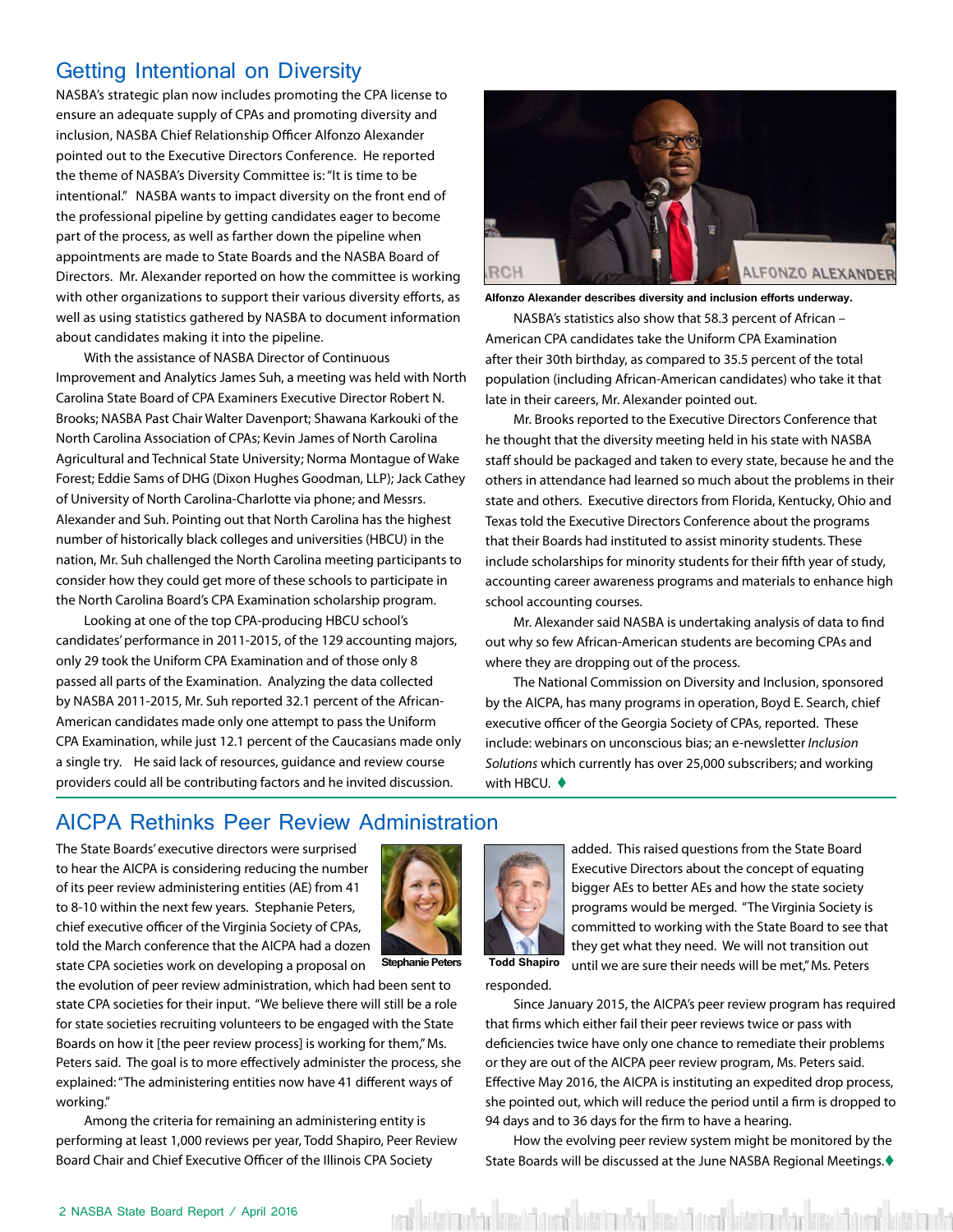# PRESIDENT'S MEMO

## **Changing Our Culture**

I am writing this month's *President's Memo* after arriving back in Nashville, TN, from a trip to Canada where I attended an international financial meeting. One of the most enjoyable aspects of my job is the opportunity to meet and work with other associations, regulatory bodies and individuals from all over the globe that have nexus to NASBA. After a few years of experience as President and CEO, I have become much more interested in the various cultures of these organizations and their people, and I have begun to compare and contrast NASBA to them.

Merriam-Webster defines "culture," as it pertains to organizations, as: "The set of shared attitudes, values, goals and practices that characterize an institution or organization or its activities." Of course, any institution or organization is made up of people who often come from different backgrounds and experiences, with resulting contrasting attitudes. Some time ago it occurred to me that, for our organization to move to the next level of efficiency, we should redefine our culture.



**Ken L. Bishop President & CEO**

NASBA, as a business entity, is made up of highly qualified, competent and often competitive individual staff

members who work in various, and sometimes very disparate, sub-organizations and business units. As in any organization, there is a natural tendency to gravitate to what I refer to as a "bucketed mentality." Our infrastructure and processes had only amplified that tendency. With the support of our governance and staff leadership, we have taken it upon ourselves to begin changing our culture and to aspire to continuing to ramp up our capabilities and capacity to provide greater service to the Boards of Accountancy.

During this past week we completed the second construction phase of the major move in our Tennessee site, as staff from the 13th floor were relocated to the 7th floor. By the first of May we will have completed the third, and final, phase and all NASBA staff in both Nashville and New York will be in recently redesigned environments.



In Nashville we focused on light, transparency, collaboration and opportunity. Literally every employee has access to direct sunlight. High walled cubicles and most offices have been eliminated and collaborative work spaces (glassed enclaves, stand-up areas, and community areas) are placed throughout the floors. Individual break rooms were reduced to coffee areas and a new centralized employee cafeteria area encourages all staff to break together to get to know each other better. I am very pleased to report that we are already seeing a difference in behaviors, relationships and work methodologies. As importantly, the new spaces and technologies are promising greater productivity.

In the New York City office, which moved to the 12th floor last year, the atmosphere is also light, but quiet and efficient, with a conference room ready to accommodate meetings with representatives who are attending professional gatherings in the financial hub.

So why is all this, including the effort to change our culture, important to State Boards. Frankly, this is about you and the type and level of services and support NASBA can provide to you. We have made a large investment in the infrastructure changes and I like being transparent about how we spend - and make - NASBA money. More importantly, as we want Boards of Accountancy to be the benefactors of our transition, having you know of the changes we are making invites your feedback.

To be a continuing, growing, relevant association, a process of ongoing improvement and change is critical, and often requires alteration of culture. To quote Frances Hesselbein, author, speaker and former CEO of Girl Scouts of the USA: "Culture does not change because we desire to change it. Culture changes when the organization is transformed; the culture reflects the realities of people working together every day."

*Semper ad meliora (Always toward better things).*

m L. Bohop

*— Ken L. Bishop President & CEO*

mission describitoris addumission describitoris addumission describitoris descriptions des cristantes descriptions